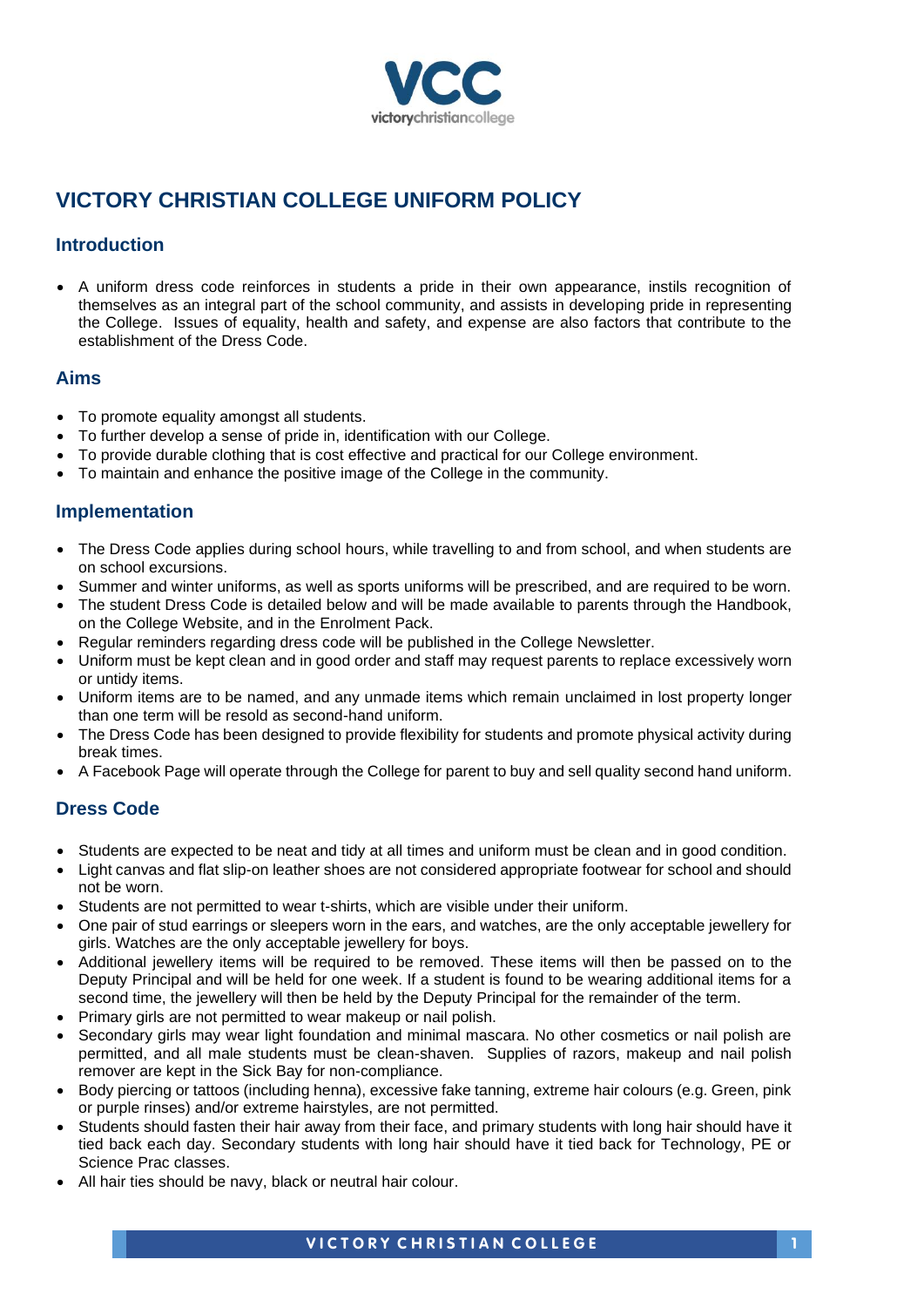

# **Uniform Guidelines**

# **Junior School (Prep – Year Four)**

- Prep to Grade Four have one academic uniform day per week. Academic or Sports Uniform can be worn on the other four days.
- Summer dress / winter tunic must not be more than 8cm from the floor when kneeling.
- Shoes are to be formal black lace up or buckle leather shoes with the Academic Uniform, or runners with the Sports Uniform.
- White ankle length plain socks are to be worn with the Summer Academic Uniform; white or black plain socks can be worn with the Sports Uniform or under winter pants. VCC logoed socks are optional.
- Navy tights are to be worn with the tunic. Socks and tights are not to be worn together.
- Hats must be worn Term One and Term Four, in line with the College's Sunsmart Policy. Hats are available to purchase from the Administration Office.
- The Soft Shell Jacket may be worn over both the Academic and Sports Uniform.
- Victory School Bag is an optional item.

# **Middle and Senior School (Year Five – Twelve)**

- Grade Five/Six students have two Academic Uniform days per week. Academic or Sports Uniform can be worn on the other three days.
- Year Seven to Ten students are to wear Academic Uniform unless PE is timetabled. Sports Uniform is to be worn the day of timetabled PE or on Sports Days.
- Year Eleven/Twelve students are to wear Academic Uniform every day unless participating in a VCE P.E. prac, session or on a Sports Day.
- Secondary students with P.E. electives are to change at school and then back into their Academic Uniform after their class.
- Students undertaking a VET subject off site during the first part of the school day will be required to change into their Academic Uniform when they arrive at school.
- For VET subjects during the day, students will need to arrive at school in their Academic Uniform, however, they may change into their PE uniform before leaving for their VET class.
- Summer dress/winter skirt must not be more than 8cm from the floor when kneeling.
- Winter trousers are available as an option for Year Five to Twelve girls.
- The Soft Shell Jacket may be worn over both the Academic and the Sports Uniform but not as a replacement for the V Neck Woollen Jumper in Terms 2 and 3.
- Year Nine to Twelve students may purchase the College Blazer. This may be worn year round.
- Year Twelve Rugby Top is an optional item; ordered and purchased through the College.
- Shoes are to be formal black lace up or buckle leather shoes with the Academic Uniform or runners with the Sports Uniform.
- White ankle length plain socks are to be worn with the Summer Academic Uniform; white or black plain socks can be worn with the Sports Uniform or under winter pants. VCC logoed socks are optional. Navy tights are to be worn with the winter skirt.
- Hats must be worn Term One and Term Four, in line with the College's Sunsmart Policy. Hats are available to purchase from the school office.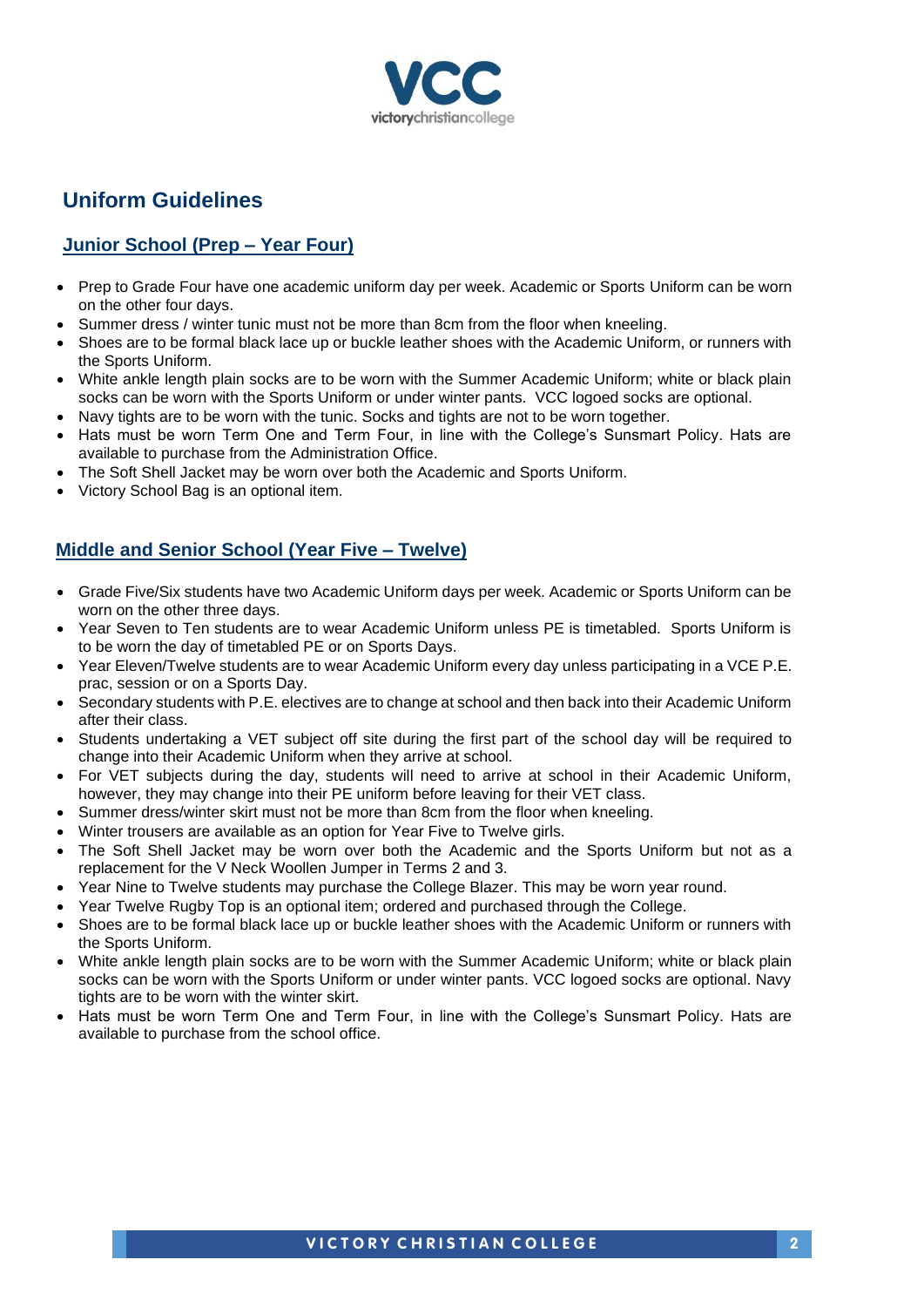

### **Boys Summer Academic Uniform (Prep – Year Four)**

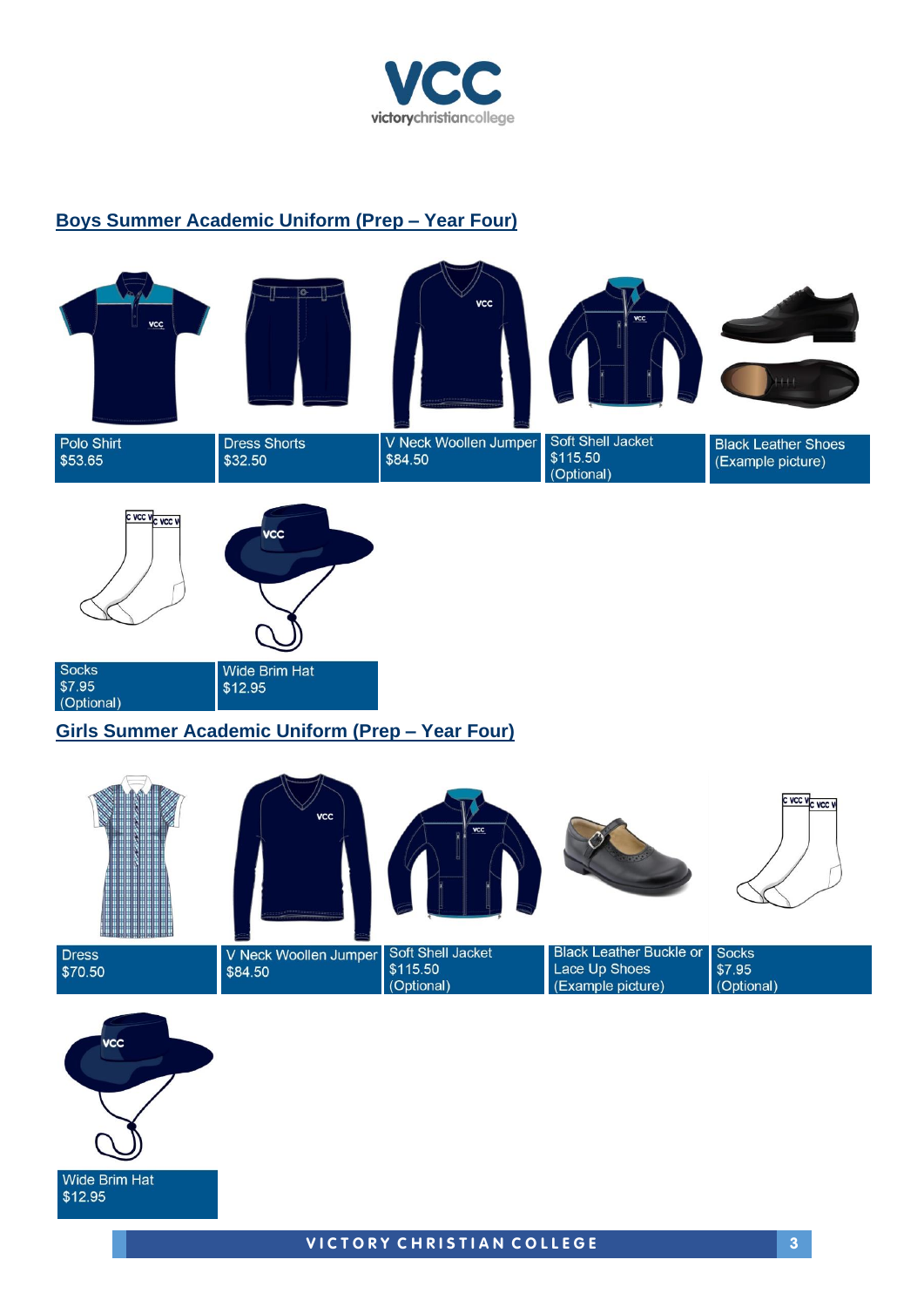

### **Boys Winter Academic Uniform (Prep – Year Four)**





**Black Leather Shoes** (Example picture)

#### **Girls Winter Academic Uniform (Prep – Year Four)**





**Black Leather Buckle or** Lace Up Shoes (Example picture)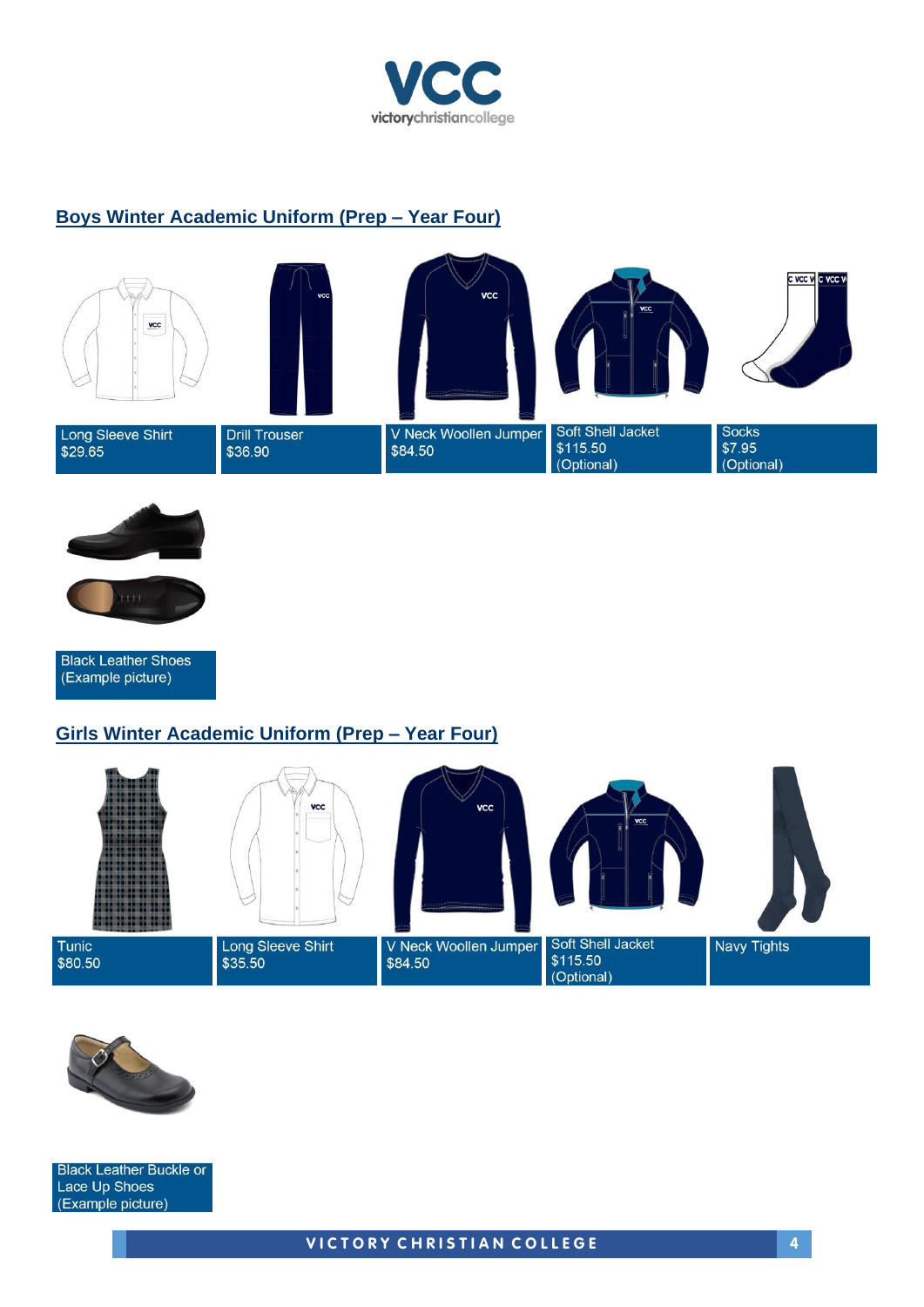

# **Boys and Girls Summer Sports Uniform (Prep – Year Four)**



| <b>Socks</b> | <b>Runners</b>    |
|--------------|-------------------|
| \$7.95       | (Example picture) |
| (Optional)   |                   |

# **Boys and Girls Winter Sports Uniform (Prep – Year Four)**





**Runners** (Example picture)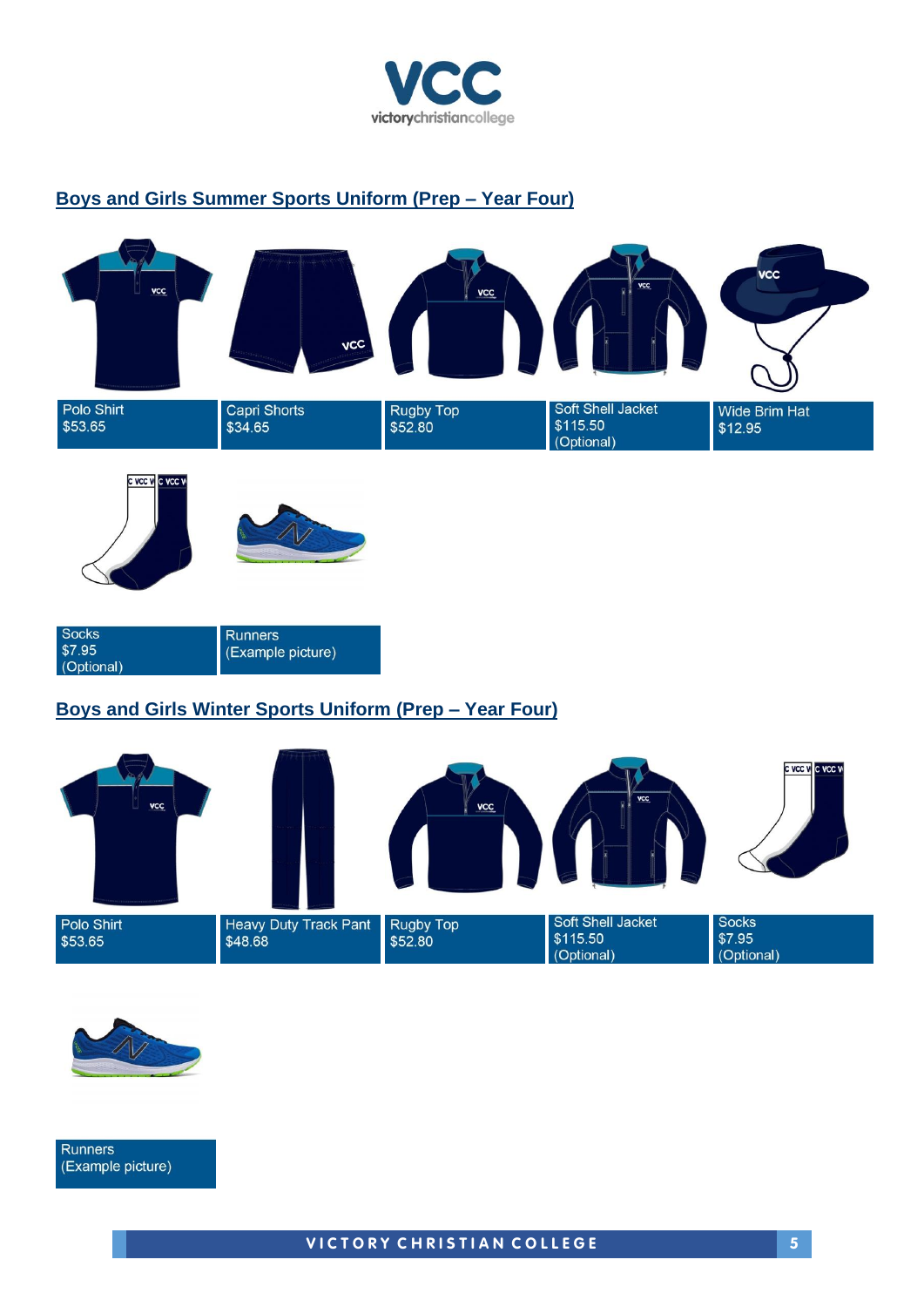

#### **Boys Summer Academic Uniform (Year Five – Twelve)**





#### **Girls Summer Academic Uniform (Year Five – Twelve)**





**Bucket Hat** \$9.95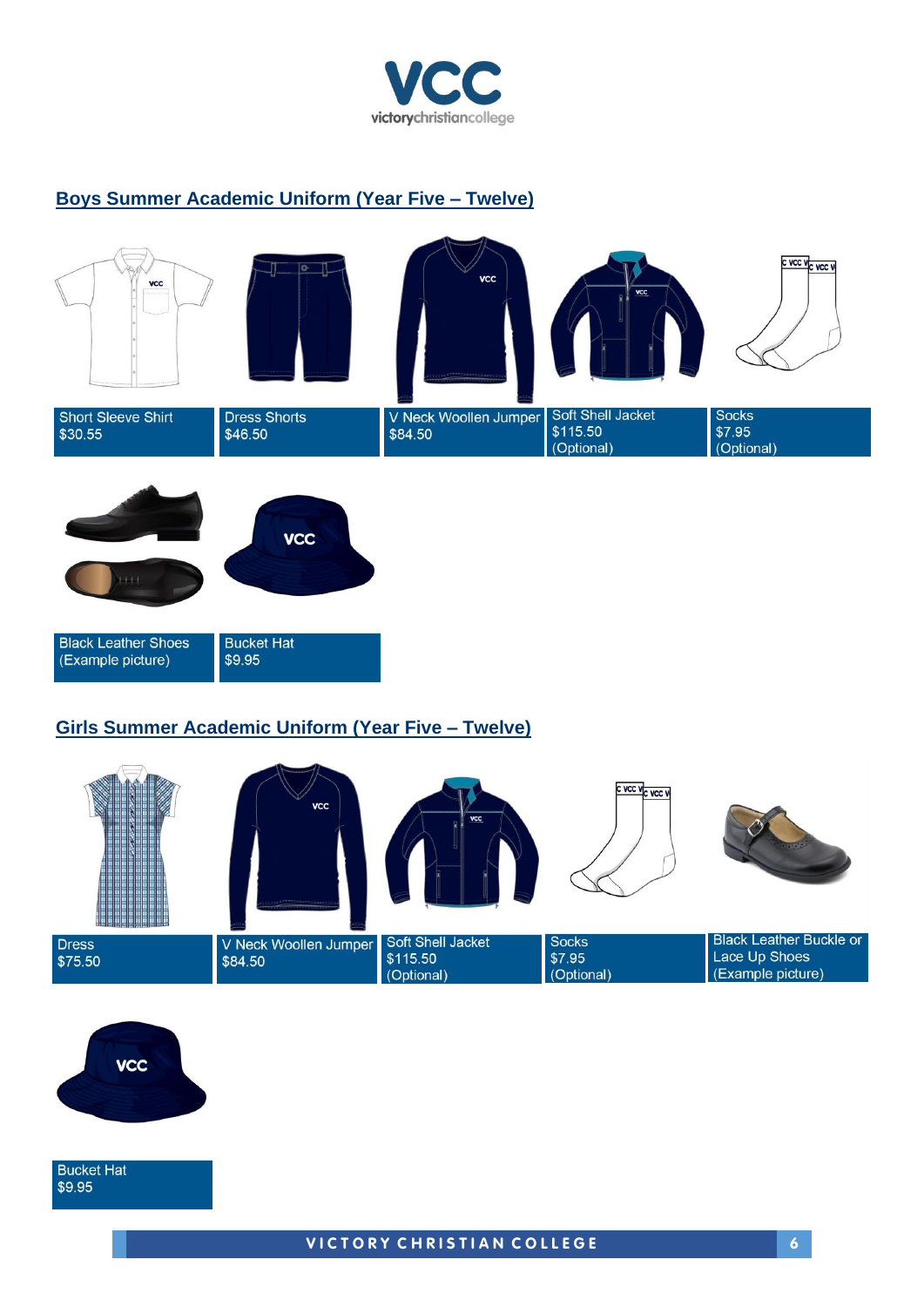

#### **Boys Winter Academic Uniform (Year Five – Twelve)**